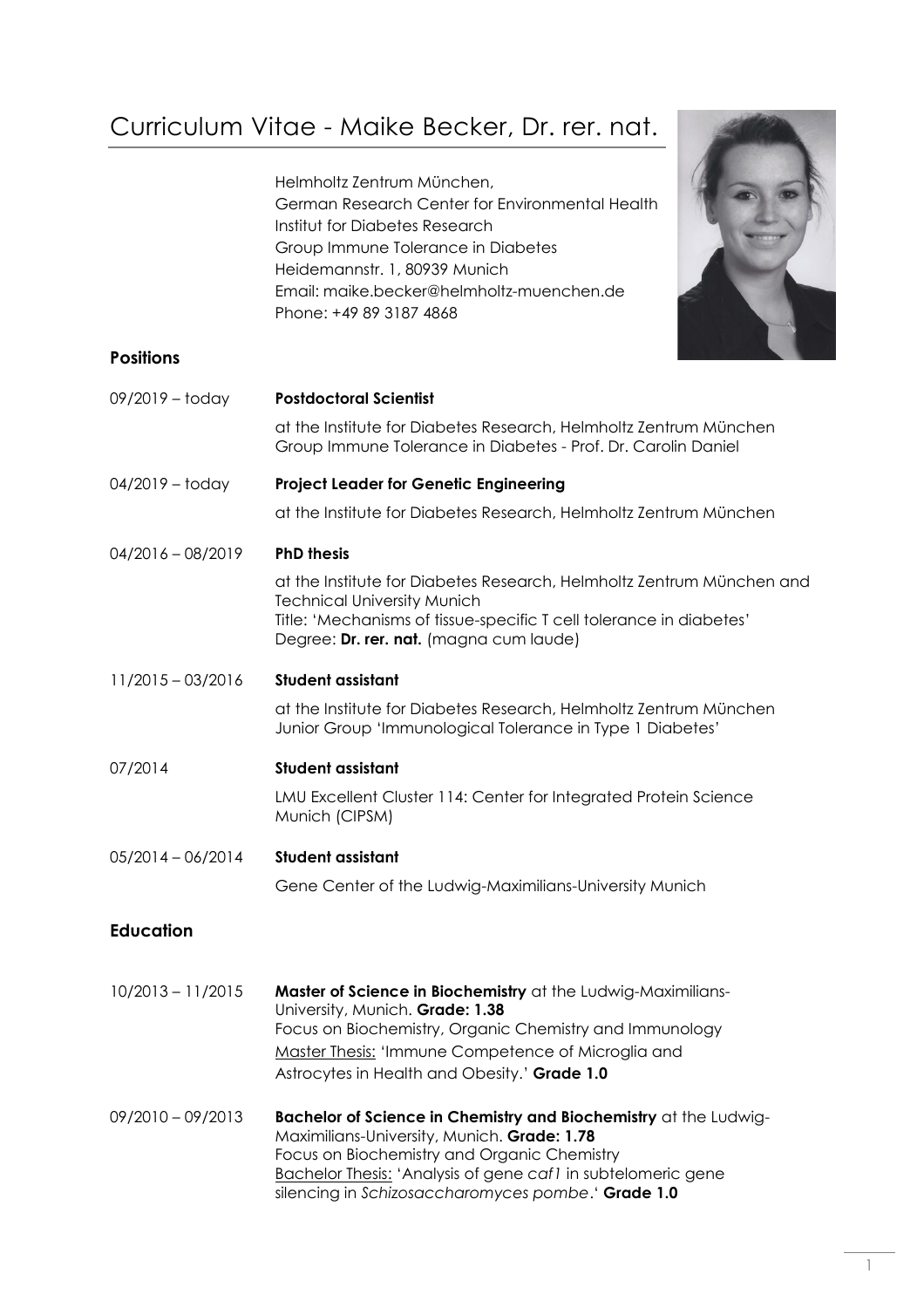# **Awards and Honors**

| 01/2019 | travel grant of the graduate school HELENA: visit of the Harald von Boehmer<br>Midwinter Conference – Advances in Immunobiology in Seefeld, Austria.     |
|---------|----------------------------------------------------------------------------------------------------------------------------------------------------------|
| 09/2018 | travel grant of the graduate school HELENA: visit of the European Congress<br>of Immunology (ECI) in Amsterdam, the Netherlands.                         |
| 08/2017 | travel grant of the German Society of Immunology (DGfI): visit of the<br>Immunometabolism and Chronic Diseases (IMCD)Conference in Coral Coast,<br>Fiji. |

# **Membership in Scientific Societies**

| $2010$ – present | Gesellschaft Deutscher Chemiker (GDCh)       |
|------------------|----------------------------------------------|
| $2015$ – present | Deutsche Gesellschaft für Immunologie (DGfI) |

# **Publications**

08/2019 **Becker, M.**, et al. (2019). Short-term cold exposure supports human Treg induction in vivo. **Molecular Metabolism** *28*:73-82. (IF: 6.2).

01/2018 Serr, I., … **Becker, M**., et al. (2018). A miRNA181a/NFAT5 axis links impaired T cell tolerance induction with autoimmune type 1 diabetes. **Science Translational Medicine** *10*. (IF: 16.8).

11/2017 **Becker, M.,** Levings, M.K., and Daniel, C. (2017). Adipose-tissue regulatory T cells: Critical players in adipose-immune crosstalk. **Eur J Immunol** *47*, 1867-1874. (IF: 4.2).

09/2017 Kälin, S.\*, **Becker, M.\*,** et al. (2017). A Stat6/Pten Axis Links Regulatory T Cells with Adipose Tissue Function. **Cell Metabolism** *26*, 475-492 e477. (IF: 18.2).

# **Other scientific contributions**

#### 01/2019 **poster presentation**

**Becker, M.**, Serr, I., Mengel, L., Hauner, H., Tschöp M.H., and Daniel, C. (2019) short-term cold acclimation enhances human Treg induction. Poster presented at the Harald von Boehmer Midwinter Konferenz – Advances in Immunobiology 2019 in Seefeld, Austria.

#### 09/2018 **poster presentation**

**Becker, M.**, Serr, I., Mengel, L., Hauner, H., Tschöp M.H., and Daniel, C. (2019) short-term cold acclimation enhances human Treg induction. Poster presented at the European Congress of Immunlology (ECI) 2018 in Amsterdam, the Netherlands.

#### 04/2018 selected for **3 minute thesis challenge at HELENA lecture series**

Becker, M. (2018) Mechanisms of tissue-specific Treg induction. At HELENA Lecture Series, Helmholtz Zentrum München, Germany.